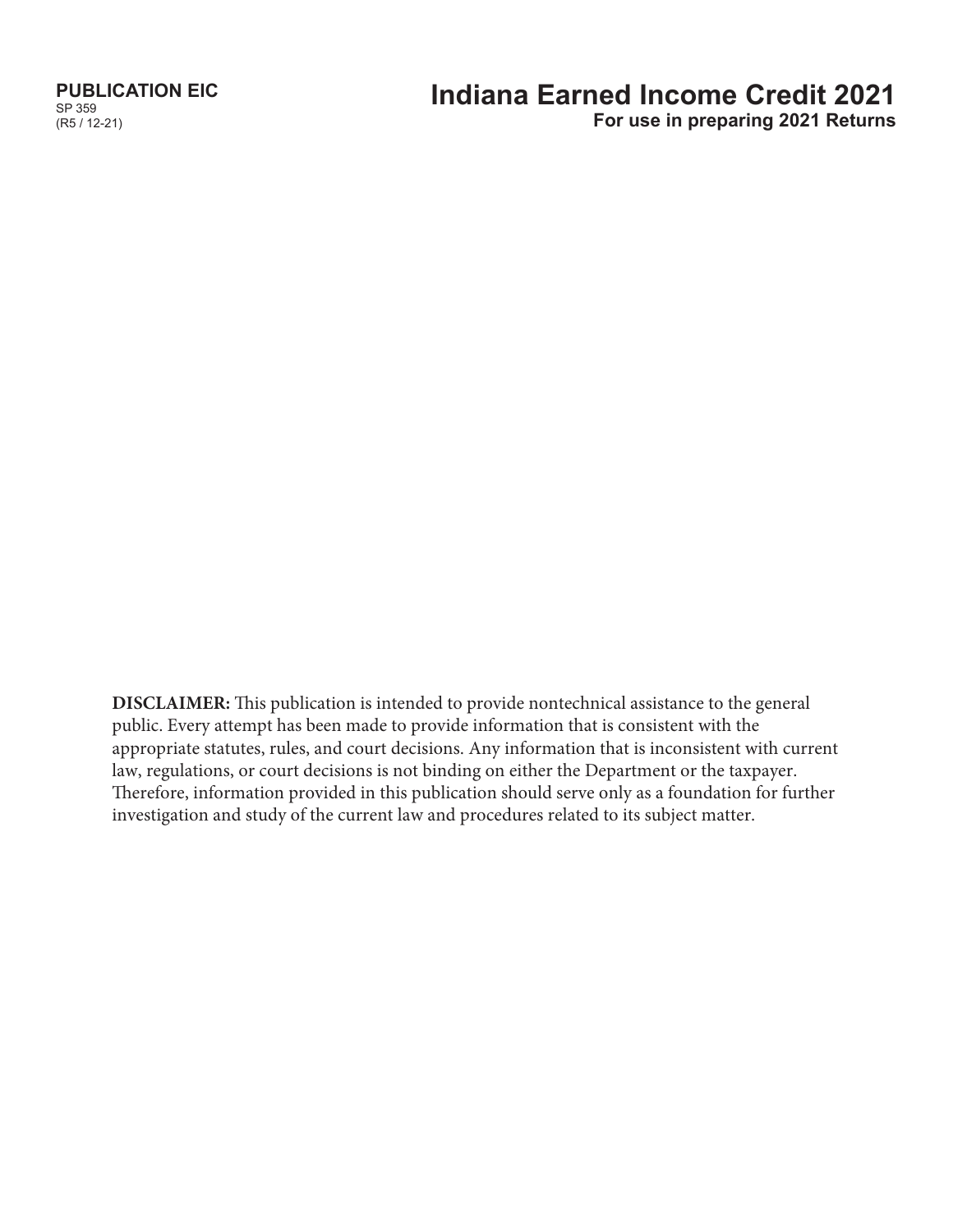#### **TABLE OF CONTENTS**

#### **Introduction 2**

- What is the earned income credit (EIC)? • Table 1. Indiana's Earned Income Credit in a Nutshell • What does this publication contain?
	- How do I figure Indiana's EIC?
	- Do I need this publication?

## **Chapter 1. Rules If You Have a Qualifying Child 4**

- Your child must meet the relationship, age, residency, and joint return tests
- • Your child must meet the additional Indiana relationship tests
	- o Difference 1. Indiana foster child definition
	- o Difference 2. Qualifying child of more than one person

#### **Chapter 2. Worksheet 1. Investment income; Worksheet 2. Worksheet for Line 4 of Worksheet 1 8**

• You must complete this worksheet(s) if you were sent here from the EIC instructions located in the IT-40/IT-40PNR instruction booklets

#### **Chapter 3. Modified adjusted gross income (AGI) Worksheet 3. Modified AGI 10**

- • Modified AGI defined
- How to figure your modified AGI
- • Worksheet 3. Modified AGI
	- o You must complete Worksheet 3 if you were sent here from the EIC instructions located in the IT-40/IT-40PNR instruction booklets

#### **Chapter 4. Definitions and special rules 13**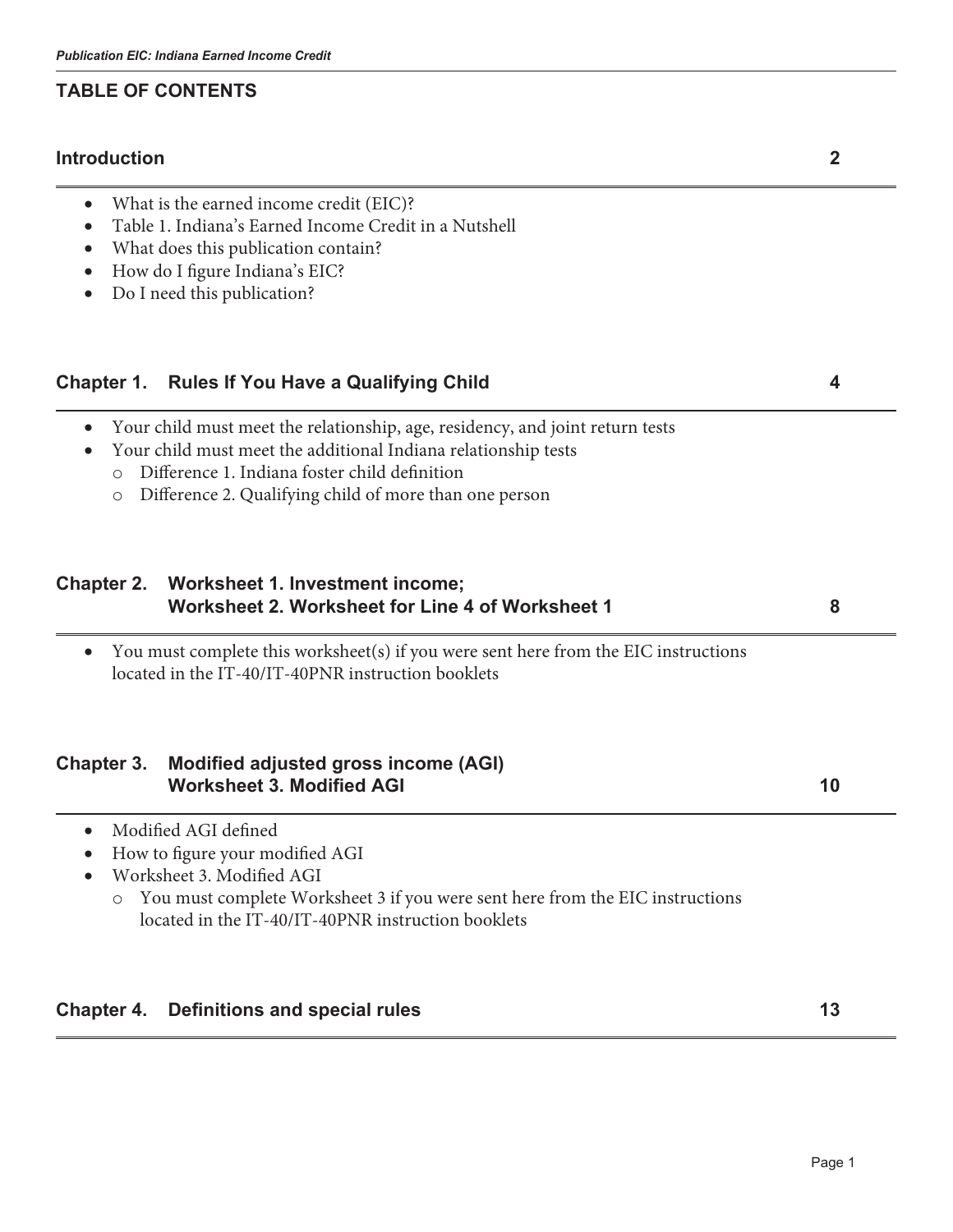#### **Introduction**

#### **What is the Earned Income Credit?**

The earned income credit (EIC) is a tax credit for certain people who work and have earned income under \$47,900. A tax credit usually means more money in your pocket. It reduces the amount of tax you owe. The EIC may also give you a refund.

#### **Can I Claim Indiana's EIC?**

To claim Indiana's EIC, you must meet certain rules. These rules are summarized in Table 1.

| First, you must meet all the rules in<br>this column.                                                                                                                                                                                                                                                                                                                                     | Second, you must meet all<br>the rules in this column if<br>claiming a child.                                                                                                                                                                                | Third, you must meet the rules<br>in this column.                                                                                                                                    |  |
|-------------------------------------------------------------------------------------------------------------------------------------------------------------------------------------------------------------------------------------------------------------------------------------------------------------------------------------------------------------------------------------------|--------------------------------------------------------------------------------------------------------------------------------------------------------------------------------------------------------------------------------------------------------------|--------------------------------------------------------------------------------------------------------------------------------------------------------------------------------------|--|
| <b>Rules for everyone</b>                                                                                                                                                                                                                                                                                                                                                                 | Rules if you have a<br>qualifying child                                                                                                                                                                                                                      | Figuring and claiming the EIC                                                                                                                                                        |  |
| 1. You must have a valid federal<br>earned income credit.<br>2. Your federal AGI, earned income<br>for 2021 (do <b>not</b> use prior-year<br>earned income), AND modified<br>AGI each must be less than:<br>• \$47,900 if you have two or more<br>qualifying children.<br>$\bullet$ \$42,100 if you have one qualifying<br>child.<br>• \$15,900 if you do not have a<br>qualifying child. | 3. Your child must meet the<br>federal EIC qualifying<br>child age, residency, joint<br>return and relationship<br>tests.<br>4. Your child must meet two<br>additional relationship<br>tests (which may<br>supersede certain federal<br>relationship tests). | 5. Your Indiana EIC must be<br>reduced by 9 percent (.09) of<br>any alternative minimum tax<br>$(AMT)$ .<br>6. Your Indiana EIC cannot be<br>greater than 9% of your federal<br>EIC. |  |

#### **Table 1. Indiana Earned Income Credit in a Nutshell**

#### **This publication contains:**

- Rules to determine if you have a qualifying child for Indiana EIC purposes
- • Worksheet 1: Investment Income
- Worksheet 2: Worksheet For Line 4 of Worksheet 1
- Worksheet 3: Modified AGI
- • Definitions

#### **How do I figure Indiana's EIC?**

The instructions to figure Indiana's EIC are located in the  $IT-40$  and IT-40PNR instruction booklets.</u>

#### **Do I Need This Publication?**

If you were sent here from the EIC instructions found in the IT-40/IT-40PNR instruction booklets, you will need to complete Worksheet 1 if:

- Your investment income is more than \$3,650,
- • You filed federal Form 4797 (Sale of Business property), and
- You were sent here from Step 2 of the IT-40 (IT-40PNR) Indiana EIC instructions.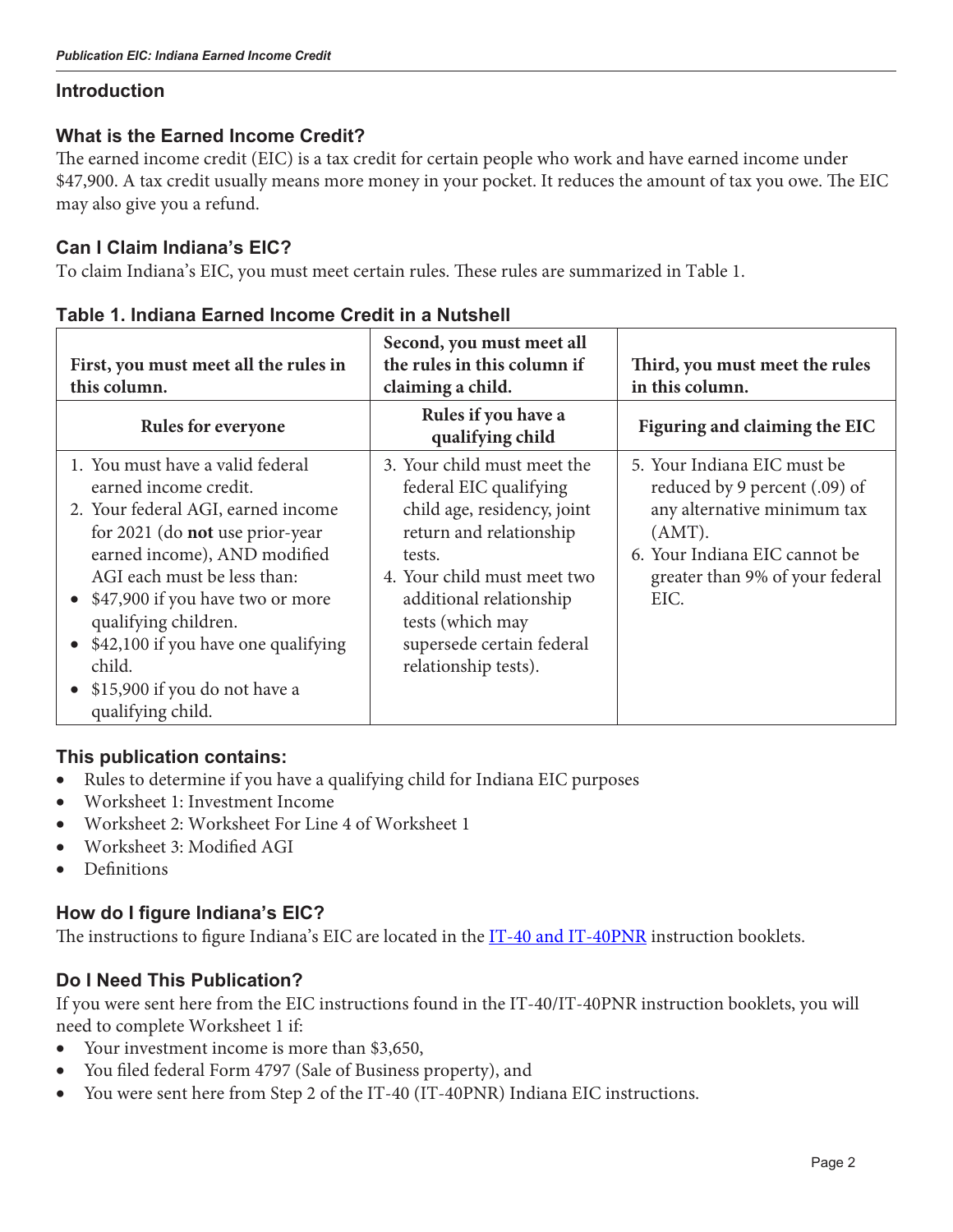If you were sent here from the EIC instructions found in the IT-40/IT-40PNR instruction booklets, you will need to complete Worksheet 3 if any of the following apply for the tax year:

- • You filed federal Schedule E.
- • You are claiming a loss on federal Form 1040/1040-SR, line 7, and/or Schedule 1, line 3 and/or line 6.
- You are reporting income or a loss from the rental of personal property not used in a trade or business.
- • You and and/or spouse if married filing jointly received a distribution from a pension, annuity, IRA or Coverdell ESA that is not fully taxable.
- • You reported income on federal Form 1040/1040-SR, Schedule 1, line 8, from federal Form 8814 (relating to election to report child's interest and dividends).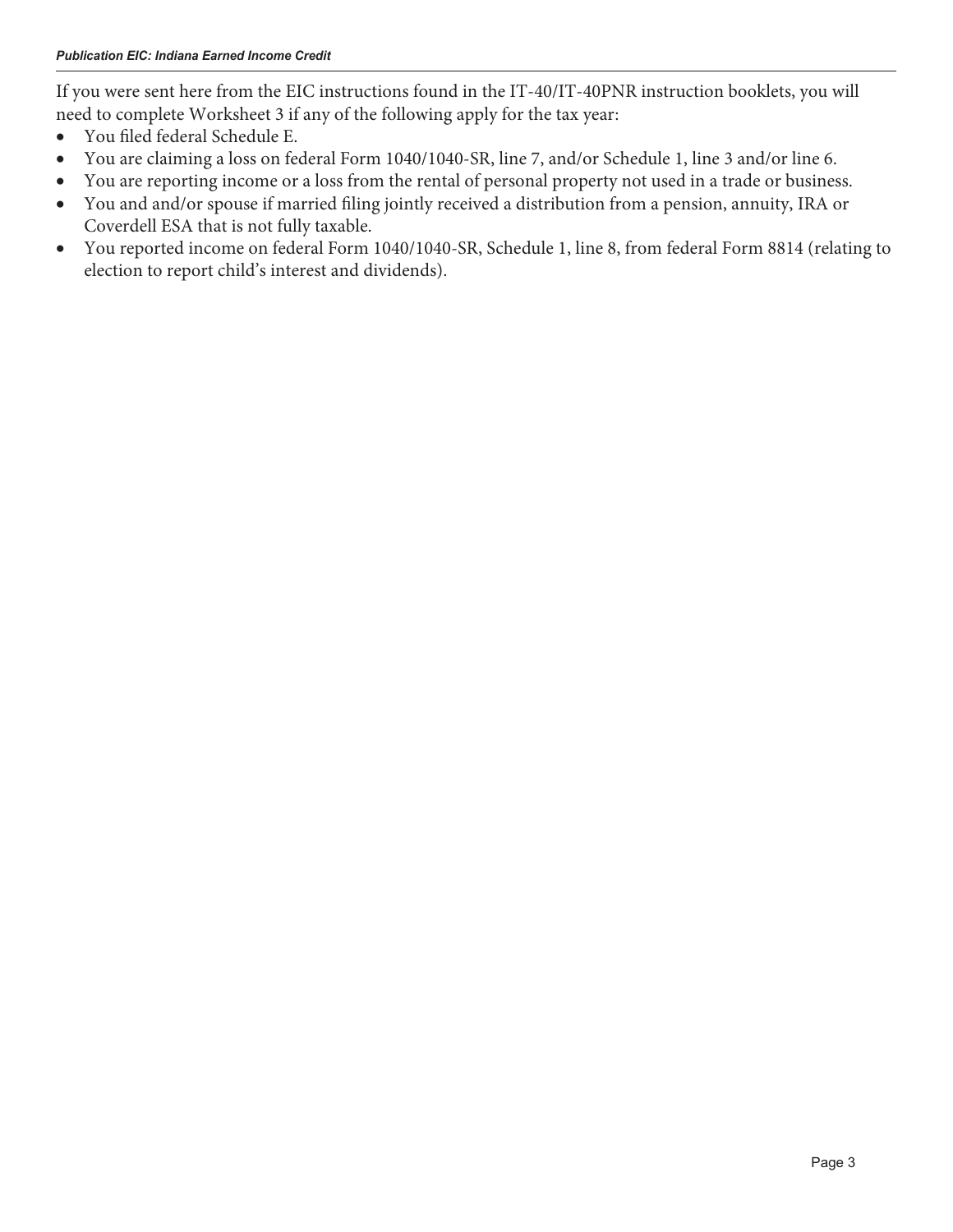#### **Chapter 1. Rules If You Have a Qualifying Child**

Your child is a qualifying child if your child meets four tests. The four tests are:

- 1. Age,
- 2. Residency,
- 3. Joint return, and
- 4. Relationship.

The first two requirements (age and residency) are identical to the requirements used for federal EIC qualifying child determination purposes. For Indiana purposes, a married couple (as defined in IRC § 7703) must file a joint federal return to claim the Indiana EIC. A married couple filing separately is not permitted to claim an Indiana EIC even if the couple is permitted a federal EIC.

#### **NOTE.** If you:

- have at least one child that meets the definition of a qualifying child;
- have no qualifying child with a Social Security Number; and
- you do not have a child who was born and died during the year,

you will not be considered an individual with no qualifying children for Indiana EIC purposes and you are not eligible to claim a credit based on having a qualifying child. You cannot claim the Indiana EIC.

As a rule, for Indiana EIC purposes, you will be able to claim as a qualifying dependent a child who meets the age, residency, joint federal return, and relationship EIC tests for federal EIC purposes as long as the child *also* meets the Indiana relationship tests.

#### **How to determine if you have a qualifying child for Indiana EIC purposes**

First, review the age, residency, joint federal return and relationship requirements for federal EIC purposes in either:

- the federal tax instruction booklet for federal Form 1040/1040-SR, or
- as found in the federal Publication 596.

If your child does not meet all of these requirements, **STOP.** You cannot claim this child as a qualifying child for Indiana EIC purposes.

If your child meets these requirements, continue.

#### **Additional Indiana Relationship Tests**

In general, most qualifying child relationship requirements for Indiana EIC purposes match the federal EIC relationship requirements. However, there are two differences. Read the following carefully to see if your child qualifies for Indiana.

#### **Difference 1. Indiana foster child definition.**

The following Indiana definition is different than the federal foster child definition, so please read it carefully.

• Any child you cared for as your own child and who is (a) your brother, sister, stepbrother, or stepsister; (b) a descendant (such as a child, including an adopted child) of your brother, sister, step-brother, or stepsister; or (c) a child placed with you by an authorized placement agency. For example, if you acted as the parent of your niece or nephew, this child is considered your foster child.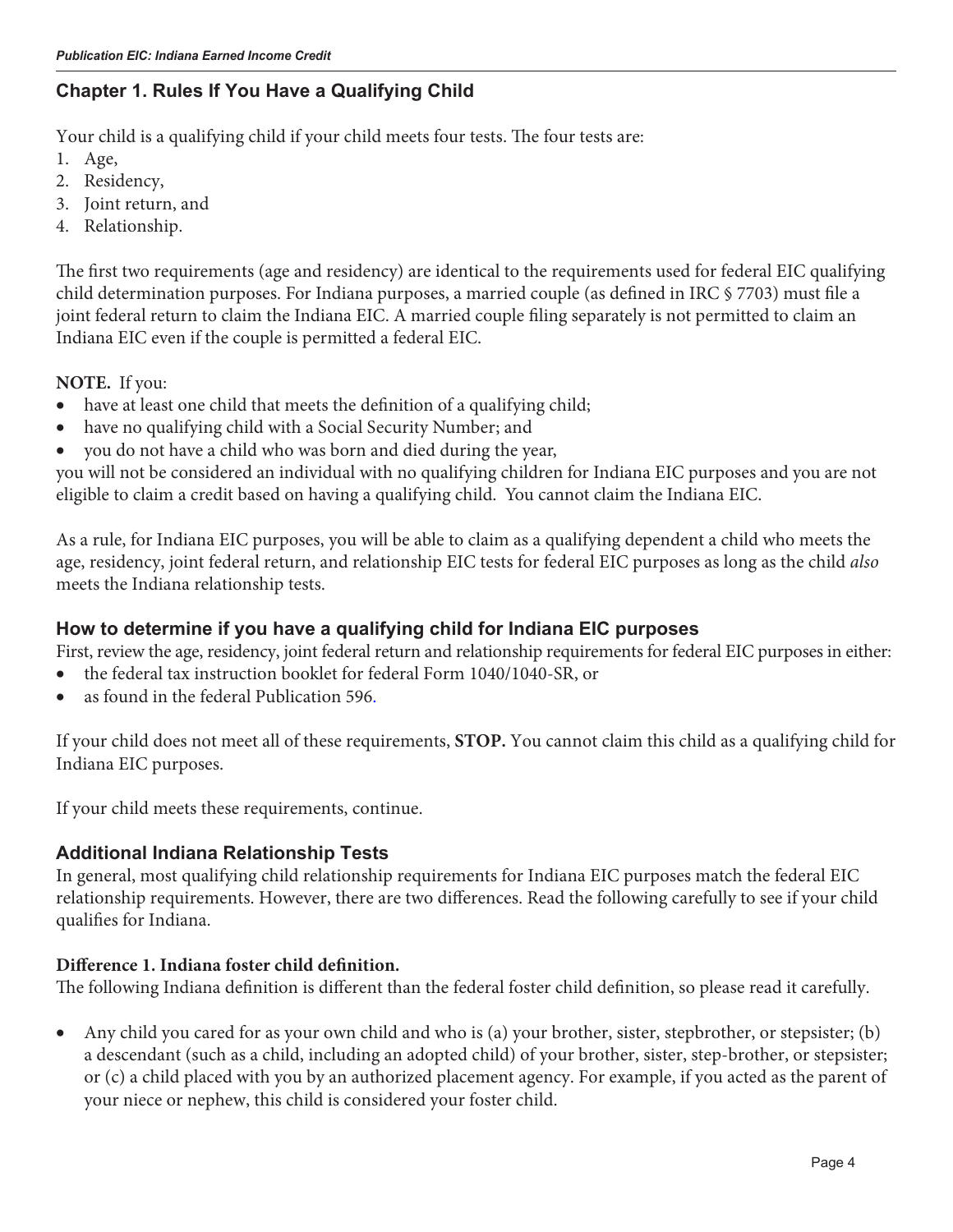#### **AND**

The qualifying foster child must live with you for the entire year (except for temporary absences).

**Example 1.** Your 12 year-old brother lived with you the entire year. If you are eligible to claim him as a qualifying child for federal EIC purposes, then you are eligible to claim him for Indiana EIC purposes.

**Example 2.** The facts are the same as in *Example 1*, but your brother lived with you for seven months during the year. Even though you may be eligible to claim him as a qualifying child for federal EIC purposes, you are not eligible to claim him for Indiana EIC purposes as he did not live with you the entire year.

#### **Difference 2. Qualifying child of more than one person.**

Sometimes a child meets the tests to be a qualifying child of more than one person. However, only one person can claim the EIC using that child. The paragraphs that follow will help you decide who can claim Indiana's EIC when more than one person has the same qualifying child.

**Tiebreaker Rules.** The following tiebreaker rules do not apply if the other person is your spouse and you file a joint return.

**Important.** For Indiana EIC purposes, your qualifying child cannot be the qualifying child of another person who has a higher **modified AGI.**

**Which person can claim the EIC.** If you and someone else have the same qualifying child, the person with the higher modified adjusted gross income (AGI) is the only one who may be able to claim Indiana's EIC using that child. The person with the lower modified AGI cannot use that child to claim the EIC. This is true even if the person with the higher modified AGI does not claim the EIC or meet all of the rules to claim the EIC. If the other person is your spouse and you file a joint return, this rule does not apply. If three or more persons have the same qualifying child, the person with the highest modified AGI is the only one who may be able to claim the EIC using that child.

**Note.** For most people modified AGI is the same as federal AGI (federal Form 1040/1040-SR, line 11). Modified AGI is explained in detail in Chapter 3. If your qualifying child meets the tests to be a qualifying child of both you and any other person and you have the higher modified AGI, you meet this rule. If you do not have the higher modified AGI, you cannot claim the qualifying child for Indiana EIC purposes.

**Examples.** The following examples may help you in determining whether you can claim Indiana's EIC when you and someone else have the same qualifying child.

#### **Example 1. You and your child lived with your parent.**

You and your son lived with your mother all year. You are 25 years old. Your only income was \$9,300 from a part-time job. Your mother's only income was \$15,000 from her job. Initially, your son is a qualifying child of both you and your mother because he meets the age, joint federal return and residency tests for both you and your mother. However, because you both have the same qualifying child, only one of you can claim the child for Indiana EIC purposes. Because your mother's modified AGI (\$15,000) is more than your modified AGI (\$9,300), only your mother may be able to claim your son as a qualifying child for the Indiana EIC.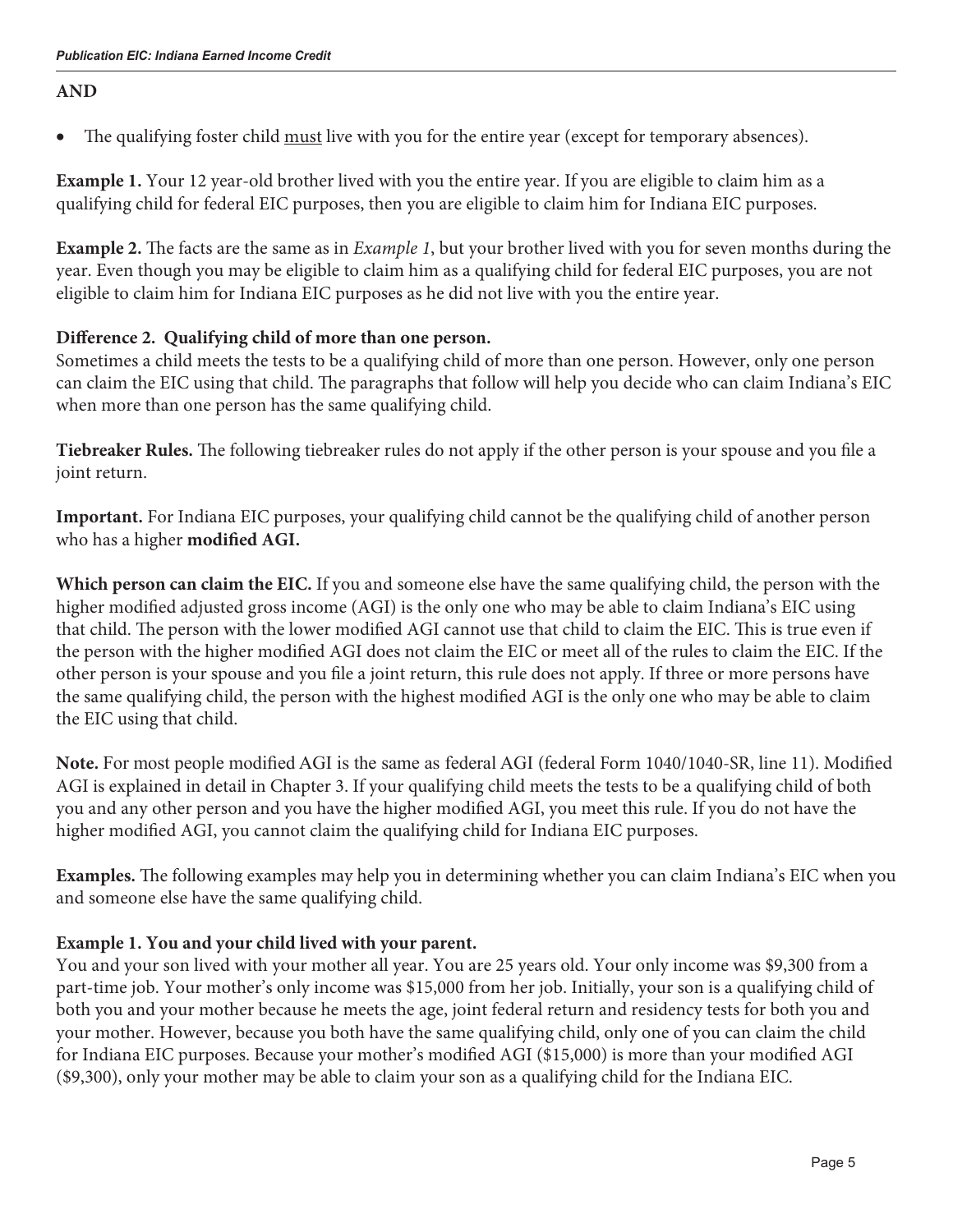**Example 2.** The facts are the same as in *Example 1,* but your mother also had investment income of \$3,900. Your mother cannot claim the EIC because her investment income is more than \$3,650. Even though your mother cannot claim the EIC, you cannot claim your son as a qualifying child for Indiana EIC purposes because your mother's modified AGI is more than yours.

#### **Examples 3 – 5. You and your child lived with another relative.**

#### **Example 3.**

You and your sister shared a household for the entire year. You have three young children who lived in the household. Your sister does not have any children; however, she cares for your children as if they were her own. Your earned income is \$15,000; your sister's earned income is \$20,000. Neither of you had any other income. The children meet the age and residency tests for both you and your sister. They meet the relationship test for you because they are your children. They also meet the relationship test for your sister because they lived with her the whole year, she cared for them as if they were her own, and they are her sister's children. Therefore, they qualify as her eligible foster children. Your children are qualifying children of both you and your sister. However, because your sister's modified AGI is higher than yours, she is the only one who may claim them for Indiana EIC purposes.

**Important.** You and your sister cannot split the three qualifying children between you. You cannot claim the EIC even though your sister enters the names of only two of the children on her Schedule EIC. (Schedule IN-EIC has spaces for the names of only two qualifying children because the EIC is the same amount for two or more qualifying children.)

**Example 4.** You, your spouse, and your 10-year-old son lived together until July 15 of the tax year, when your spouse moved out of the household. You and your spouse were divorced in November of the tax year. Your modified AGI is \$16,000. Your former spouse's modified AGI is \$18,000. Your son is a qualifying child of both you and your former spouse because your son lived with each of you for more than half the year and because he met the relationship and age tests for both of you. However, because your former spouse's modified AGI (\$18,000) is more than your modified AGI (\$16,000), your former spouse is the only one who may be able to claim the EIC for the tax year. You cannot claim the EIC for persons without a qualifying child because your modified AGI is \$15,900 or more.

**Example 5.** You and your sister lived together all year. You have a 22-year-old son who lives with you, but is currently away from home attending college full time. Your sister has a 4-year-old daughter who lives with you and your sister. You care for your niece as you would your own child. Your modified AGI is \$16,000. Your sister's modified AGI is \$14,000. Both children meet the age and residency tests for both you and your sister. Your son meets the age test because he is under 24 and a full-time student. He meets the residency test because he is only temporarily away from home while attending college. Your niece meets the relationship test for both you and your sister. She meets the test for you as your eligible foster child because she is your sister's child, she lived with you all year, and you cared for her as your own child. Your son meets the relationship test for you but not for your sister because she does not care for him as her own child. Your son is a qualifying child for you but not for your sister. Your niece could be a qualifying child for both you and your sister. Because your modified AGI is higher than your sister's, only you can claim the EIC using your niece. You can claim the EIC for two children. If your sister's modified AGI were higher than yours, she could claim the EIC using your niece, and you could claim the credit using your son. This is so even though you and your sister have the same address and share the same household.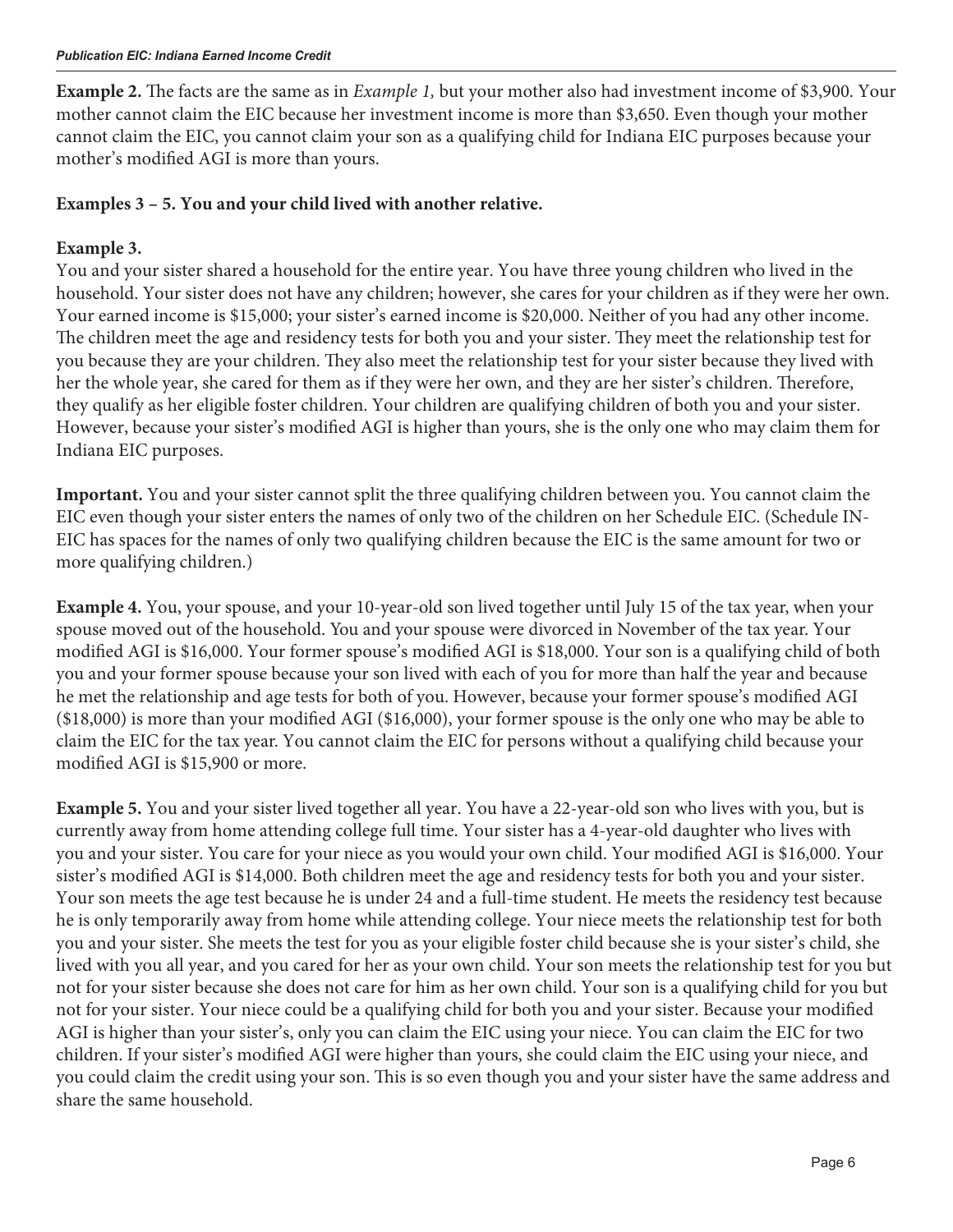#### *Publication EIC: Indiana Earned Income Credit*

#### **Example 6. You and your child lives with someone not related to you.**

You, your 2-year-old son, and your son's father lived together all year. You and your son's father are not married. Your modified AGI is \$18,000. Your son's father's modified AGI is \$20,000. Your son is a qualifying child of both you and his father because he meets the relationship, age, and residency tests for both you and his father. Because the father's modified AGI was more than yours, only he may be able to claim your son for Indiana EIC purposes.

**What if the person with the highest modified AGI cannot claim the EIC?** If you and someone else have the same qualifying child, and the other person has the higher modified AGI, then the child is the other person's qualifying child for Indiana's EIC purposes. You cannot treat the child as a qualifying child to claim Indiana's EIC even if the other person cannot claim Indiana's EIC.

**Example.** You and your 8-year-old daughter moved in with your mother two years ago. You are not a qualifying child of your mother. Your daughter meets the conditions to be a qualifying child for both you and your mother. Your modified AGI for the tax year was \$8,000, and your mother's was \$54,000. Because your mother's modified AGI was higher, your daughter is your mother's qualifying child for Indiana EIC purposes. Since your mother's modified AGI is \$47,900 or greater, she is not eligible to claim Indiana's EIC. You **cannot** claim an Indiana EIC using your child as a qualifying child even though your mother cannot claim the credit.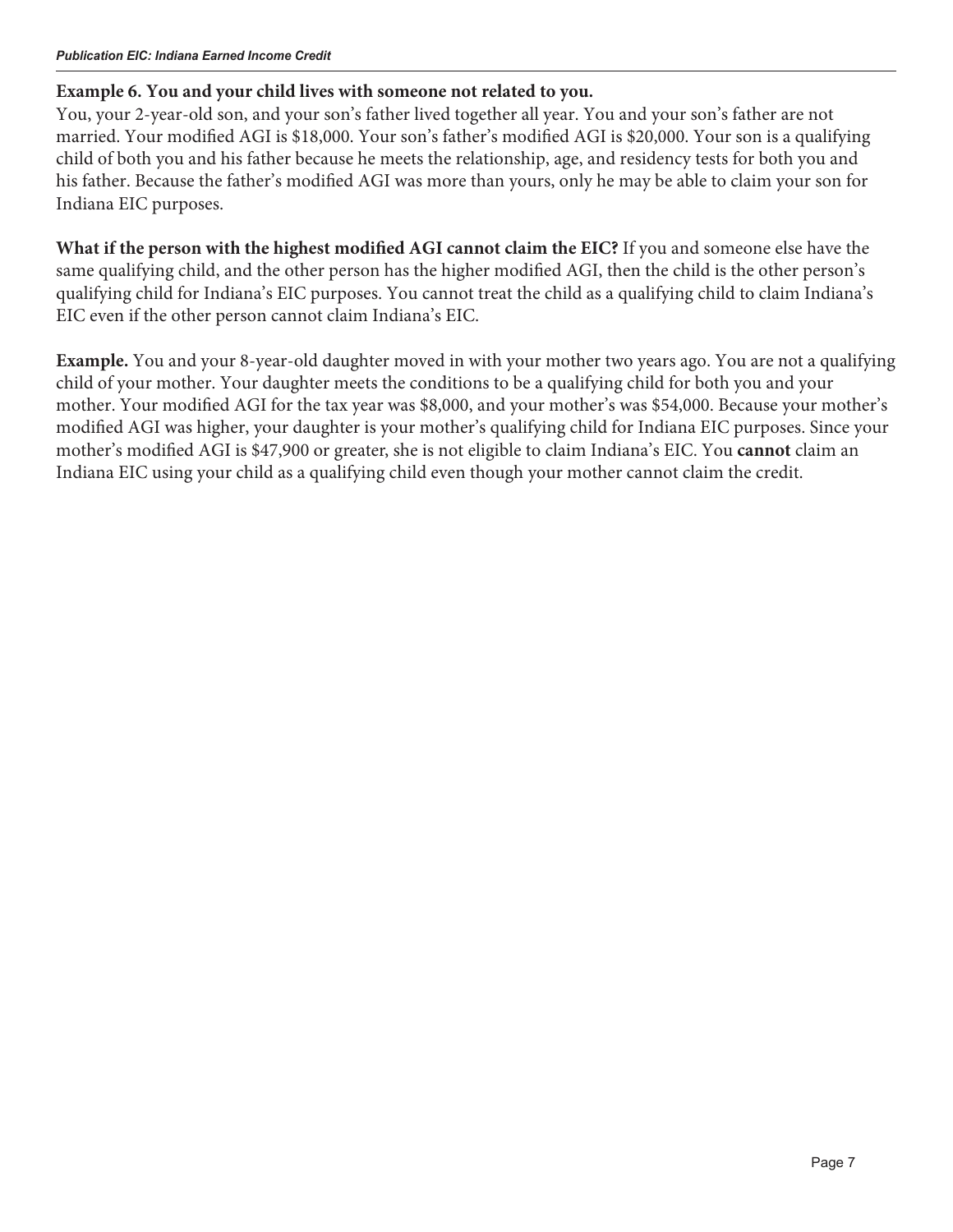# **Chapter 2. Worksheet 1: Investment Income If You Are Filing Federal Form 1040/1040-SR**

*Use this worksheet to figure investment income if you were sent here from Step 2 of the EIC instructions found in the IT-40/IT-40PNR instruction booklets.*

| <b>Interest and Dividends</b>                                                                                                                                                                                                                                                                                                                                                                                        |  |
|----------------------------------------------------------------------------------------------------------------------------------------------------------------------------------------------------------------------------------------------------------------------------------------------------------------------------------------------------------------------------------------------------------------------|--|
|                                                                                                                                                                                                                                                                                                                                                                                                                      |  |
|                                                                                                                                                                                                                                                                                                                                                                                                                      |  |
|                                                                                                                                                                                                                                                                                                                                                                                                                      |  |
| 4. Enter the amount from Form 1040/1040-SR, line 8, that is from Form 8814 if you are filing that form to report your<br>child's interest and dividend income on your return. (If your child received an Alaska Permanent Fund                                                                                                                                                                                       |  |
| <b>Capital Gain Net Income</b>                                                                                                                                                                                                                                                                                                                                                                                       |  |
| 5. Enter the amount from Form 1040/1040-SR, line 7. If the amount on that line is a loss,                                                                                                                                                                                                                                                                                                                            |  |
| 6. Enter any gain from Form 4797, Sales of Business Property, line 7. If the amount<br>on that line is a loss, enter -0-. (But, if you completed lines 8 and 9 of Form 4797,                                                                                                                                                                                                                                         |  |
| 7. Subtract line 6 of this worksheet from line 5 of this worksheet. (If the result is less than zero, enter -0-.) 7.                                                                                                                                                                                                                                                                                                 |  |
| <b>Royalties and Rental Income from Personal Property</b>                                                                                                                                                                                                                                                                                                                                                            |  |
| 8. Enter any royalty income included on federal Schedule E, line 23b, plus any income<br>from the rental of personal property shown on Form 1040/1040-SR, Schedule 1, line 8  8.                                                                                                                                                                                                                                     |  |
| 9. Enter any expenses from Schedule E, line 20, related to royalty income, plus any<br>expenses from the rental of personal property deducted on Form 1040/1040-SR, Schedule 1, line 22  9.                                                                                                                                                                                                                          |  |
| 10. Subtract the amount on line 9 of this worksheet from the amount on line 8                                                                                                                                                                                                                                                                                                                                        |  |
| <b>Passive Activities</b>                                                                                                                                                                                                                                                                                                                                                                                            |  |
| 11. Enter the total of any net income from passive activities (such as income<br>included on Schedule E, line 26, 29a (col. (h)), 34a (col. (d)), or 40; or an<br>ordinary gain identified as "FPA" on Form 4797, line 10). (See instructions                                                                                                                                                                        |  |
| 12. Enter the total of any losses from passive activities (such as losses included<br>on Schedule E, line 26, 29b (col. (g)), 34b (col. (c)), or 40; or an ordinary loss<br>identified as "PAL" on Form 4797, line 10). (See instructions below for lines                                                                                                                                                            |  |
| 13. Combine the amounts on lines 11 and 12 of this worksheet. (If the result is less                                                                                                                                                                                                                                                                                                                                 |  |
| 14. Add the amounts on lines 1, 2, 3, 4, 7, 10, and 13. Enter the total. This is your Investment Income  14.                                                                                                                                                                                                                                                                                                         |  |
| 15. Is the amount on line 14 more than \$3,650?<br>Yes. STOP. You cannot take the credit.<br>No. Go to the Form IT-40 or IT-40PNR instruction booklet (https://www.in.gov/dor/tax-forms/2021-individual-income-taxforms/).<br>Find the instructions for line 5 of Schedule 5: Credits (IT-40PNR Schedule F); go to Step 3 to find out if you can take the credit.                                                    |  |
| Instructions for lines 11 and 12. In figuring the amount to enter on lines 11 and 12, do not take into account any royalty income<br>or loss included on line 26 of Schedule E or any income or loss included in your earned income or on line 1, 2, 3, 4, 7, or 10 of this<br>worksheet. To find out if the income on line 26 or line 40 of Schedule E is from a passive activity, see the Schedule E instructions. |  |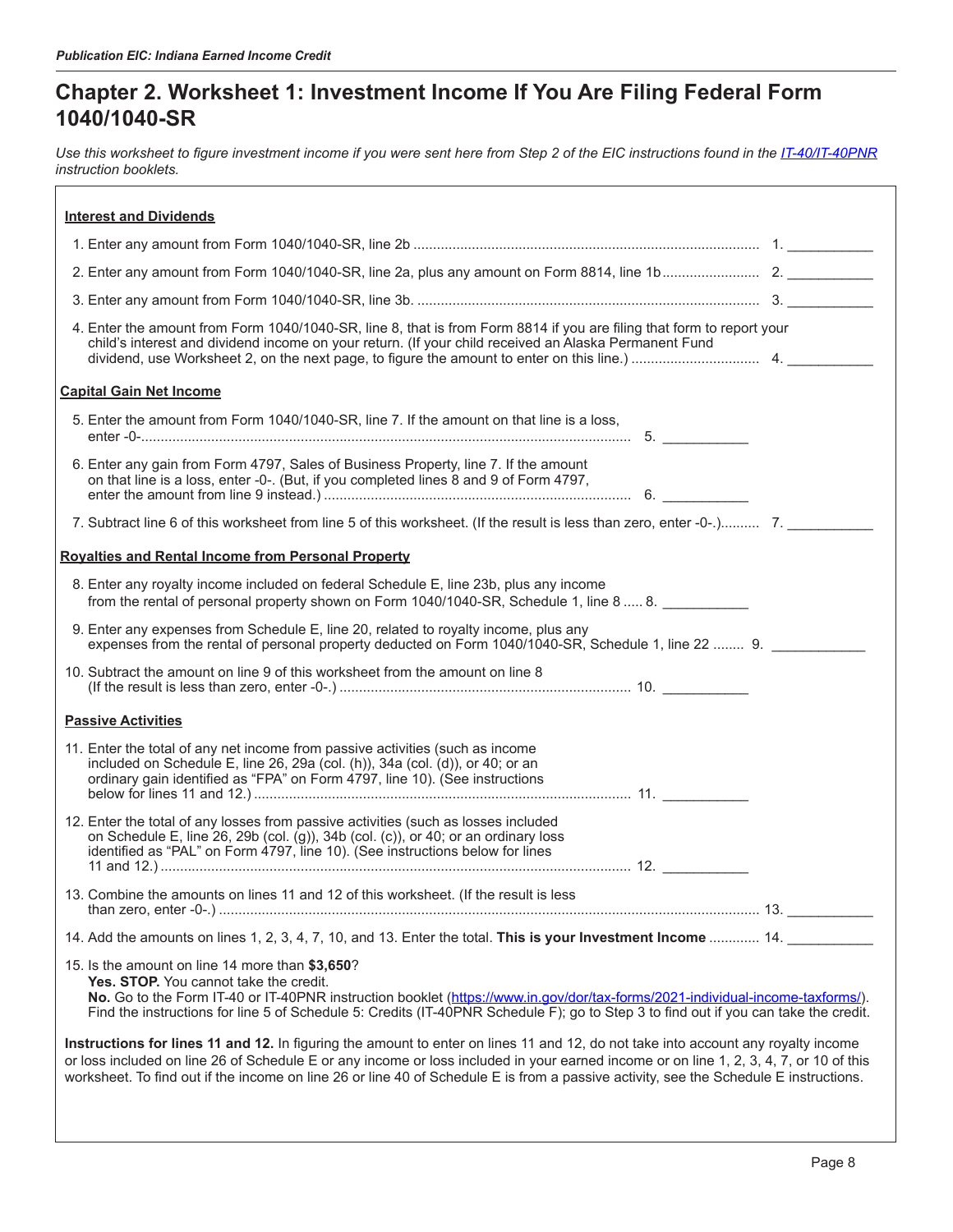# **Worksheet 2: Worksheet for Line 4 of Worksheet 1**

Complete this worksheet only if federal Form 8814 includes an Alaska Permanent Fund dividend.

| <b>Note.</b> Fill out a separate Worksheet 2 for each Form 8814.                                                             |    |  |  |
|------------------------------------------------------------------------------------------------------------------------------|----|--|--|
| 1. Enter the amount from Form 8814, line 2a.                                                                                 |    |  |  |
| 2. Enter the amount from Form 8814, line 2b.                                                                                 | 2. |  |  |
| 3. Subtract line 2 from line 1.                                                                                              | 3. |  |  |
| 4. Enter the amount from Form 8814, line 1a.                                                                                 |    |  |  |
| 5. Add lines 3 and 4.                                                                                                        |    |  |  |
| 6. Enter the amount of the child's Alaska Permanent Fund dividend.                                                           |    |  |  |
| 7. Divide line 6 by line 5. Enter the result as a decimal (rounded to at least three places).                                |    |  |  |
| 8. Enter the amount from Form 8814, line 12.                                                                                 | 8. |  |  |
| 9. Multiply line 7 by line 8.                                                                                                |    |  |  |
| 10. Subtract line 9 from line 8. Enter the result on line 4 of Worksheet 1.<br>10.                                           |    |  |  |
| (If filing more than one Form 8814, enter on line 4 of Worksheet 1 the total of the amounts on line 10 of all Worksheets 2.) |    |  |  |

**Example.** Your 10-year-old child has taxable interest income of \$400, an Alaska Permanent Fund dividend of \$1,000, and ordinary dividends of \$1,100, of which \$500 are qualified dividends. You choose to report this income on your federal return. You enter \$400 on line 1a of federal Form 8814, \$2,100 (\$1,000 plus \$1,100) on line 2a, and \$500 on line 2b. After completing lines 4 through 11, you enter \$320 on line 12 of Form 8814 and line 8 of Form 1040/1040-SR, Schedule 1. On Worksheet 2, enter \$2,100 on line 1, \$500 on line 2, \$1,600 on line 3, \$400 on line 4, \$2,000 on line 5, \$1,000 on line 6, 0.500 on line 7, \$320 on line 8, \$160 on line 9, and \$160 on line 10. You then enter \$160 on line 4 of Worksheet 1.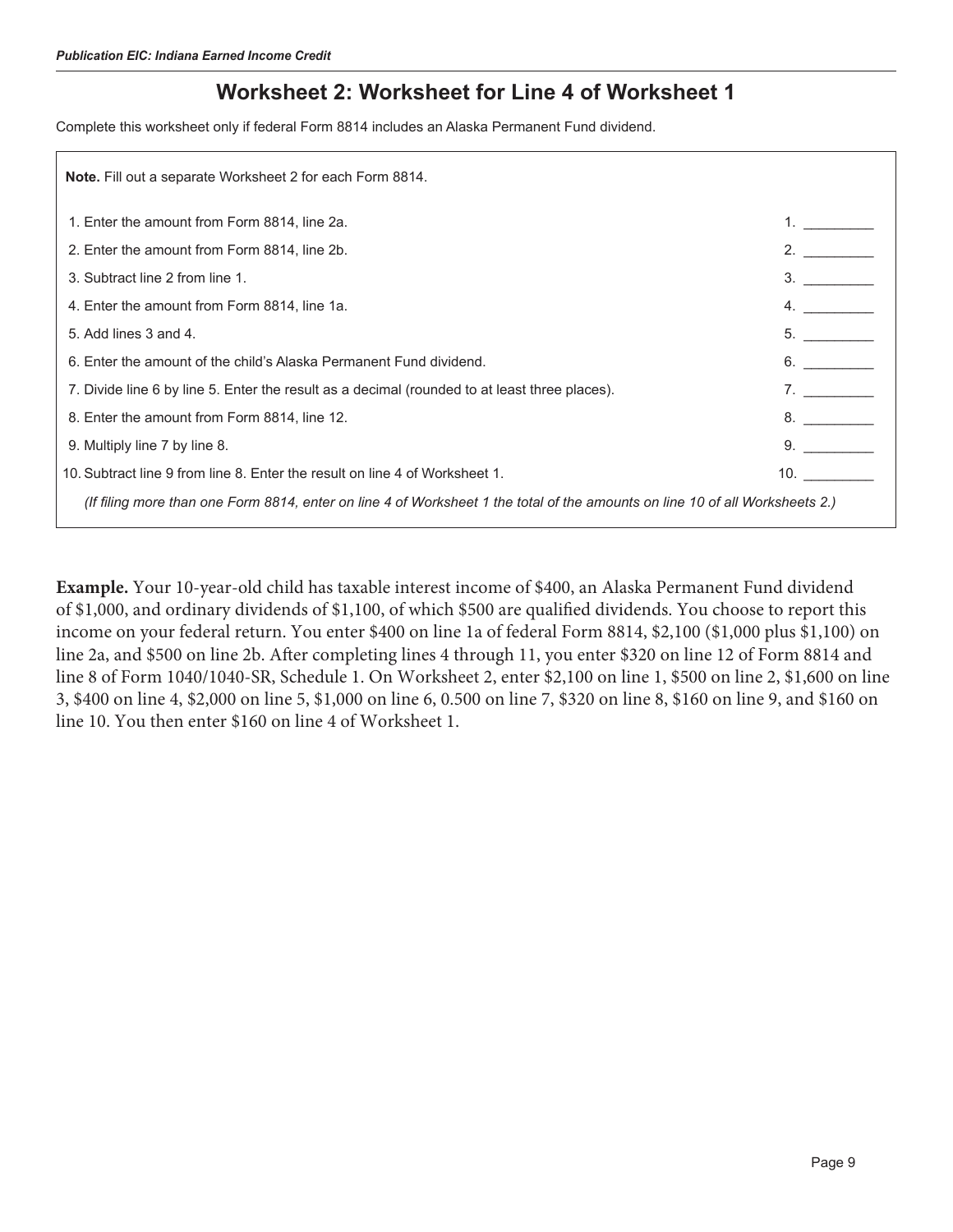#### **Chapter 3. Modified Adjusted Gross Income (AGI)**

#### **Your modified AGI must be less than:**

- \$47,900 if you have more than one qualifying child,
- \$42,100 if you have one qualifying child, or
- \$15,900 if you do not have a qualifying child.

#### **Before you begin…**

You must have with you your completed federal tax return, Form 1040/1040-SR, including any federal schedules you completed.

**Modified adjusted gross income (AGI).** Modified AGI for most people is the same as the federal AGI. AGI is the amount on line 11 of federal Form 1040/1040-SR.

To find your modified AGI, you must add certain amounts to your AGI if you:

- • Claim a loss on federal Schedule C, D, E, or F,
- • Claim a loss from the rental of personal property not used in a trade or business,
- Received any tax-exempt interest, or
- Received certain pension, annuity, or individual retirement arrangement (IRA) distributions that were partly nontaxable.

## **How to figure your modified AGI**

Your AGI is the amount on line 11 of your federal Form 1040/1040-SR. To find your modified AGI, you must add certain amounts to your AGI, including all or part of certain losses (such as 75% of certain business losses) you are claiming on your return. Use *Worksheet 3* on the next page to figure your modified AGI.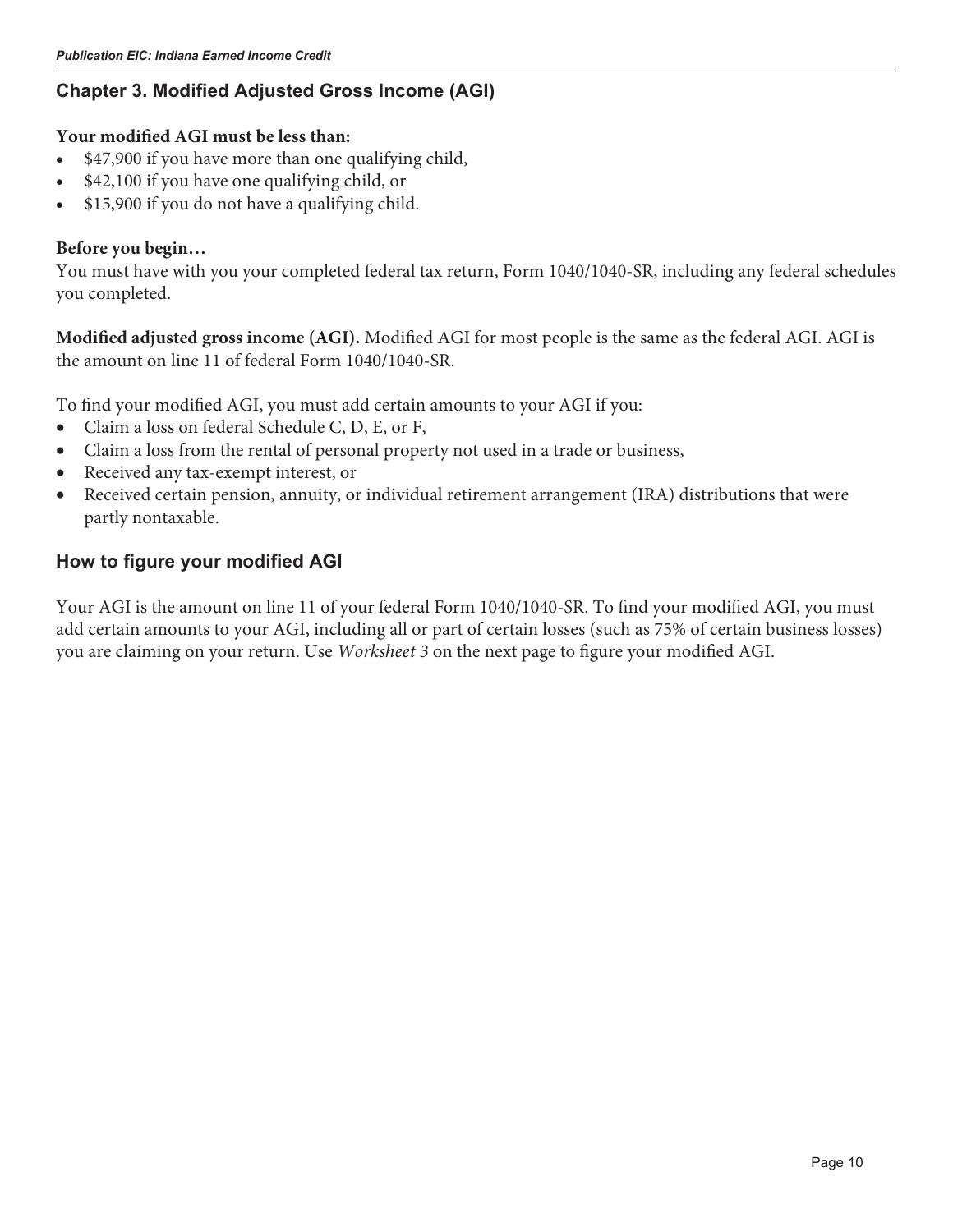# **Worksheet 3: Modified AGI if you are filing federal Form 1040/1040-SR**

Enter losses as **positive amounts** (except for lines 7, 8, and 9). For example, if your federal AGI (federal Form 1040/1040-SR, line 11) is \$10,000 and you have a \$1,000 capital loss from the sale of stock (federal Form 1040/1040-SR, line 6), you will enter \$10,000 on line 1 of this worksheet and \$1,000 on line 3. If you do not have to enter any other amounts, your modified AGI is \$11,000 (\$10,000 + \$1,000).

| 2. Enter any amount from federal Form 1040/1040-SR, line 2a, plus any amount on                                                                                                                                                                                                                                                                                                                                                                             |  |
|-------------------------------------------------------------------------------------------------------------------------------------------------------------------------------------------------------------------------------------------------------------------------------------------------------------------------------------------------------------------------------------------------------------------------------------------------------------|--|
| 3. Enter the amount of any loss claimed on Form 1040/1040-SR, line 7.                                                                                                                                                                                                                                                                                                                                                                                       |  |
| 4. Enter the nontaxable part of a pension, annuity, or individual retirement arrangement (IRA)<br>distribution (any part of the distribution that you did not report on lines<br>4b and 5b of federal Form 1040/1040-SR), except any amount that is nontaxable because it<br>was a trustee-to-trustee transfer or a roll-over distribution. (Do not enter any amount<br>that was from a Coverdell ESA. See Special instructions for clergy, prison inmates, |  |
| 5. Enter the amount of any loss claimed on federal Form 1040/1040-SR, Schedule 1, line 3. (If the amount on<br>Form 1040/1040-SR, Schedule 1, line 3, is a gain, enter zero.) (See instructions below for line 5.) 5.                                                                                                                                                                                                                                       |  |
| 6. Enter the amount of any loss claimed on federal Form 1040/1040-SR, Schedule 1, line 6.                                                                                                                                                                                                                                                                                                                                                                   |  |
| 7. Enter the amount of any rental real estate income or loss included on federal                                                                                                                                                                                                                                                                                                                                                                            |  |
| 8. Enter the amount from federal Schedule E. line 32.                                                                                                                                                                                                                                                                                                                                                                                                       |  |
| 9. Enter the amount from federal Schedule E, line 40.                                                                                                                                                                                                                                                                                                                                                                                                       |  |
| 10. Combine the amounts on lines 7, 8, and 9. If the result is a loss, enter it here.                                                                                                                                                                                                                                                                                                                                                                       |  |
|                                                                                                                                                                                                                                                                                                                                                                                                                                                             |  |
|                                                                                                                                                                                                                                                                                                                                                                                                                                                             |  |
|                                                                                                                                                                                                                                                                                                                                                                                                                                                             |  |
| 14. Enter any income from the rental of personal property shown on federal Form 1040/1040-SR,<br>Schedule 1, line 8, plus any royalty income included on federal Schedule E, line 4  14.                                                                                                                                                                                                                                                                    |  |
| 15. Enter any expenses from the rental of personal property deducted on federal Form 1040/1040-SR,<br>Schedule 1, line 26, plus any expenses from federal Schedule E, line 18 related to royalty income  15.                                                                                                                                                                                                                                                |  |
| 16. Subtract the amount on line 15 of this worksheet from the amount on line 14.                                                                                                                                                                                                                                                                                                                                                                            |  |
|                                                                                                                                                                                                                                                                                                                                                                                                                                                             |  |
| If you have:<br>• 2 or more qualifying children, is line 17 less than \$47,900?<br>• 1 qualifying child, is line 17 less than \$42,100?<br>• No qualifying children, is line 17 less than \$15,900?                                                                                                                                                                                                                                                         |  |
| Yes. Go to the Form IT-40 or IT-40PNR instruction booklet (https://www.in.gov/dor/tax-forms/2021-individual-income-tax-forms/). Find the<br>instructions for line 5 of Schedule 5: Credits (IT-40PNR Schedule F). Enter the amount from line 17 on Step 5, line 1, Box A, and continue to<br>Step 6 to find out if you can take the credit.<br>No. Stop. You cannot take the credit.                                                                        |  |
| Line 5 instructions. If you have a business loss on line 3 of federal Form 1040/1040-SR, Schedule 1, enter the amount of the loss on line 5 of this<br>worksheet. Do this even if that loss amount is the result of combining gains and losses from more than one federal Schedule C.                                                                                                                                                                       |  |
| Example. You have two federal Schedules C. One shows a \$2,000 gain. The other shows a \$10,000 loss. You enter the net loss of \$8,000 on line 3<br>of federal Form 1040/1040-SR, Schedule 1, and on line 5 of this worksheet.                                                                                                                                                                                                                             |  |
| Lines 7, 8, and 9 instructions. These lines are an exception to the rule that all amounts on the worksheet must be positive amounts. On these lines,<br>enter any loss by enclosing it in parentheses.                                                                                                                                                                                                                                                      |  |

Line 10 instructions. Combine the amounts on lines 7, 8, and 9 to arrive at the amount on line 10. For example, if you enter \$2,000 on line 7, \$1,000 on line 8, and a -\$3,600 loss on line 9, enter the loss of \$600 as a positive figure on line 10. But if the result of combining lines 7, 8, and 9 is a gain, enter zero. For example, if you enter \$2,000 on line 7, \$1,000 on line 8, and a -\$2,500 loss on line 9, enter zero on line 10.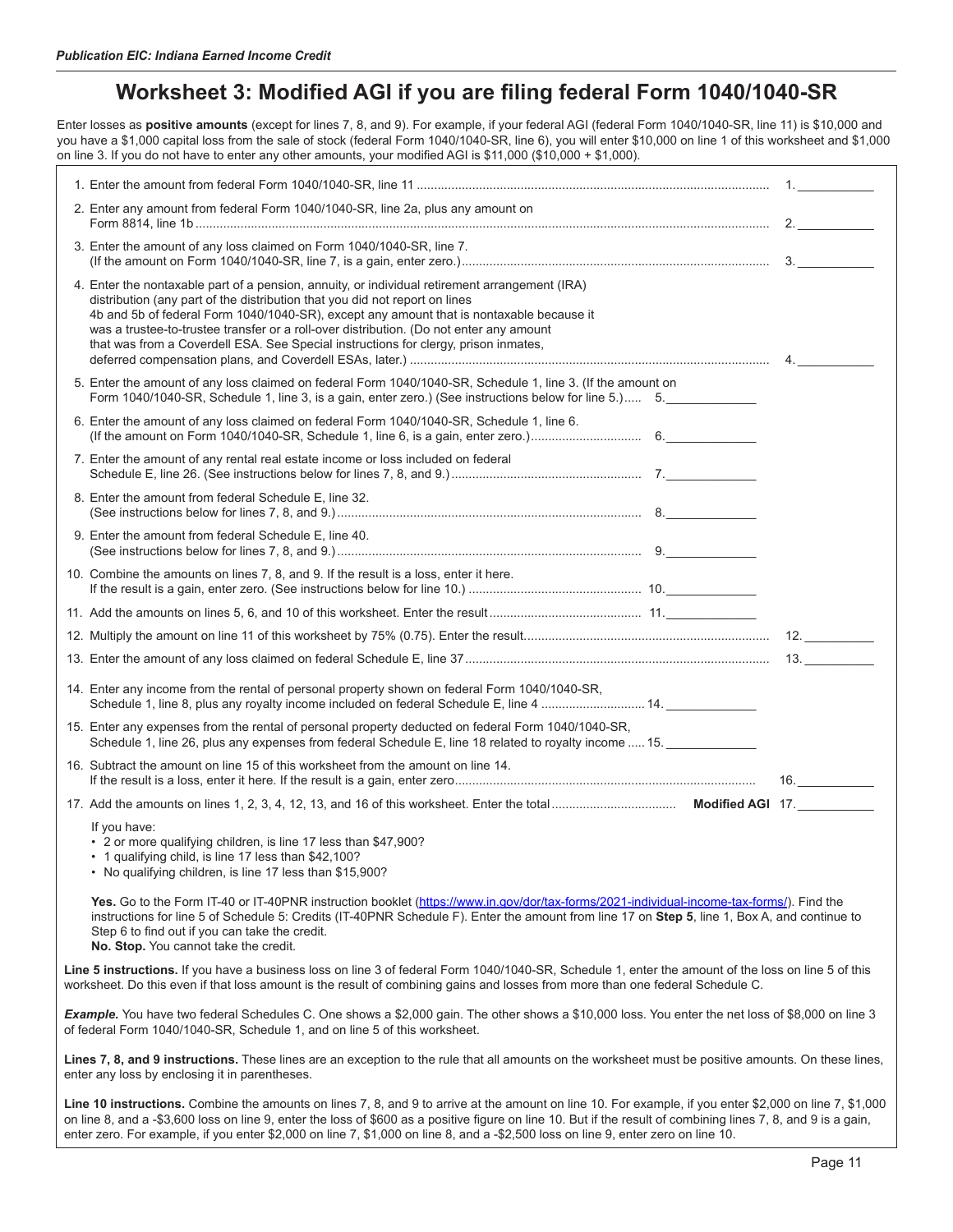Your modified AGI must be less than:

- \$47,900 if you have more than one qualifying child,
- • \$42,100 if you have one qualifying child, or
- • \$15,900 if you do not have a qualifying child.

**Important.** If your modified AGI is too great, **STOP**. You cannot claim the EIC. You do not need to read the rest of this publication. You can go back and finish the rest of your tax return.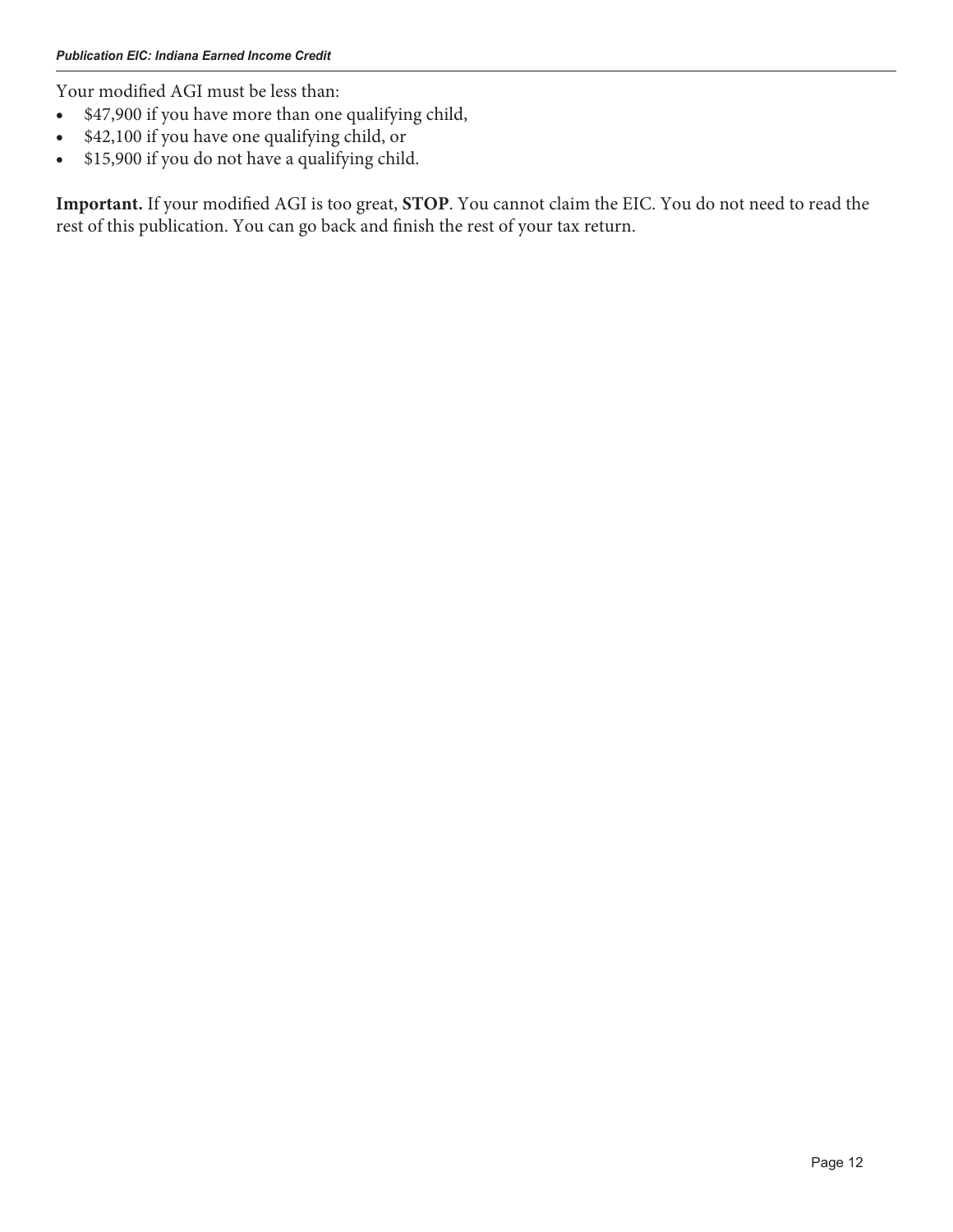#### **Chapter 4. Definitions and Special Rules** *(listed in alphabetical order)*

**Adopted child.** An adopted child is always treated as your own child. The term "adopted child" includes a child who was lawfully placed with you for legal adoption, even if the adoption is not final.

**Birth or death of child.** A child who was born or died during the year is treated as having lived with you for all of the tax year if your home was the child's home the entire time he or she was alive during the year.

**Important.** If your child was born and died during the tax year, and you do not have an SSN for the child, you cannot file your Indiana tax return electronically. You must enclose a copy of the child's birth certificate, death certificate and/or hospital records when you file. The document must show the child was born alive.

**Children of divorced or parents who lived apart.** See *Chapter 1. Rules If You Have a Qualifying Child* for details concerning how to determine you may claim the child for Indiana EIC purposes.

**Church employees.** A church employee means an employee (other than a minister or member of a religious order) of a church or qualified church-controlled organization that is exempt from employer Social Security and Medicare taxes. Determine how much of the amount on federal Form 1040/1040-SR, line 1, was also reported on federal Schedule SE, Section B, line 5a. Subtract that amount from the amount on federal Form 1040/1040-SR, line 1, and enter the result in the first space of Step 6, line 2. Be sure to answer "Yes" to question 1 in Step 6.

**Claim for refund.** A claim for refund is a federal return filed only to get a refund of withheld income tax or estimated tax paid. A federal return is not a claim for refund if the EIC or any other similar refundable credit is claimed on it.

**Clergy.** The following instructions apply to ministers, members of religious orders who have not taken a vow of poverty, and Christian Science practitioners. If you are filing federal Schedule SE and the amount on line 2 of that schedule includes an amount that was also reported on federal Form 1040/1040-SR, line 1;

- 1. Determine how much of the amount on federal Form 1040/1040-SR, line 1, was also reported on federal Schedule SE, Section A, line 2, or Section B, line 2.
- 2. Subtract that amount from the amount on federal Form 1040/1040-SR, line 1. Enter the result in the first space of Step 6, line 2.
- 3. Be sure to answer "yes" to question 1 in Step 6.

**Combat pay, nontaxable.** If you were a member of the U.S. Armed Forces who served in a combat zone, certain pay is excluded from your income.

- If you included your combat pay when figuring your federal EIC, then enter the same amount in Step 6, line 2.
- If you did not include it when figuring your federal EIC, then do not enter any amount in Step 6, line 2.

**Exception to "time lived with you" condition.** A child is considered to have lived with you for all of the tax year if the child was born or died during the year and your home was this child's home for the entire time he or she was alive during the year. Temporary absences, such as for school, vacation, medical care, or detention in a juvenile facility, count as time lived at home. If your child is presumed to have been kidnapped by someone who is not a family member, see Indiana's Pub. EIC to find out if that child is a qualifying child for the EIC. If you were in the military stationed outside the United States, see *Members of the military*.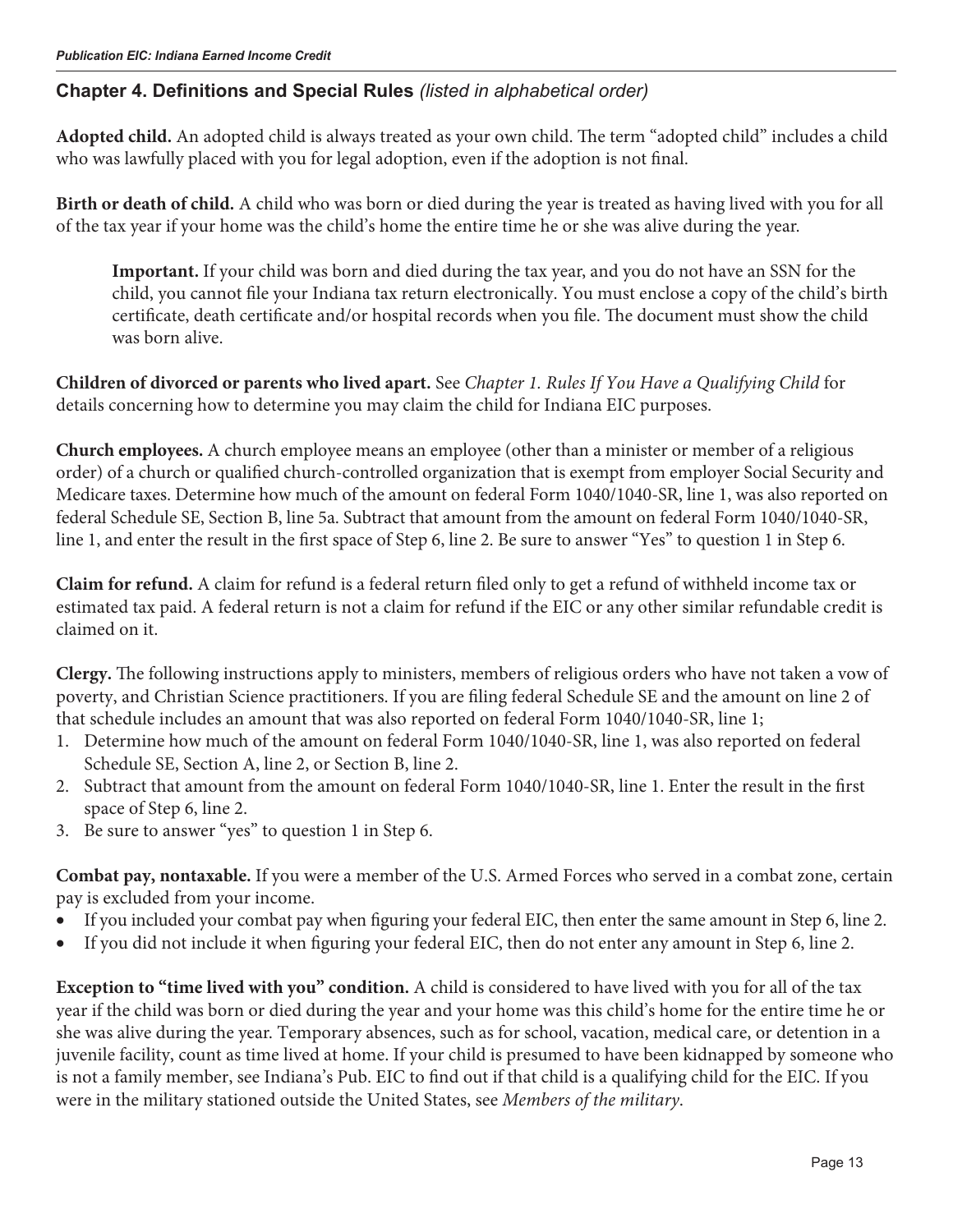**Federal Form 4797 filers.** If the amount on Form 1040/1040-SR, line 7, includes an amount from federal Form 4797, you must use Worksheet 1 in Indiana's Pub. EIC to see if you can take the EIC. Otherwise, **STOP**; you cannot take the EIC.

#### **Foster child.**

- • Any child you cared for as your own child **and** who is (a) your brother, sister, stepbrother, or stepsister; (b) a descendant (such as a child, including an adopted child) of your brother, sister, stepbrother, or stepsister; or (c) a child placed with you by an authorized placement agency. For example, if you acted as the parent of your niece or nephew, this child is considered your foster child.
- The qualifying foster child must live with you for the entire year (except for temporary absences).

**Grandchild.** For the EIC, this means any descendant of your son, daughter, or adopted child. For example, a grandchild includes your great-grandchild, great-great-grand child, etc.

**Kidnapped child.** A kidnapped child is treated as living with you for more than half of the year if the child lived with you for more than half the part of the year before the date of the kidnapping. The child must be presumed by law enforcement authorities to have been kidnapped by someone who is not a member of your family or the child's family. This treatment applies for all years until the child is returned. However, the last year this treatment can apply is the earlier of:

- 1. The year there is a determination that the child is dead, or
- 2. The year the child would have reached age 18.

**Married child.** A child who was married at the end of the tax year is a qualifying child only if (a) you can claim him or her as your dependent on Schedule 3, line 2 (of Form IT-40) or Schedule D, line 3 (of Form IT-40PNR), or (b) you could have claimed him or her as your dependent except for the special rule for *Children of divorced or parents who lived apart*.

**Members of the military.** U.S. military personnel stationed outside the United States on extended active duty are considered to live in the United States during that duty period for purposes of the EIC. Extended active duty is military duty ordered for an indefinite period or a period of more than 90 days. Once you begin serving extended active duty, you are considered to be on extended active duty even if you do not serve more than 90 days.

**Permanently and totally disabled.** A person is permanently and totally disabled if, at any time during the tax year, the person could not engage in any substantial gainful activity because of a physical or mental condition and a doctor has determined that this condition (a) has lasted or can be expected to last continuously for at least a year, or (b) can be expected to lead to death.

**Qualifying child of more than one person.** If the child meets the conditions to be a qualifying child of more than one person, only the person who had the **highest** modified adjusted gross income (MAGI) for the tax year may treat that child as a qualifying child. The other person(s) cannot take the EIC for people who do not have a qualifying child. If the other person is your spouse and you are filing a joint return, this rule does not apply.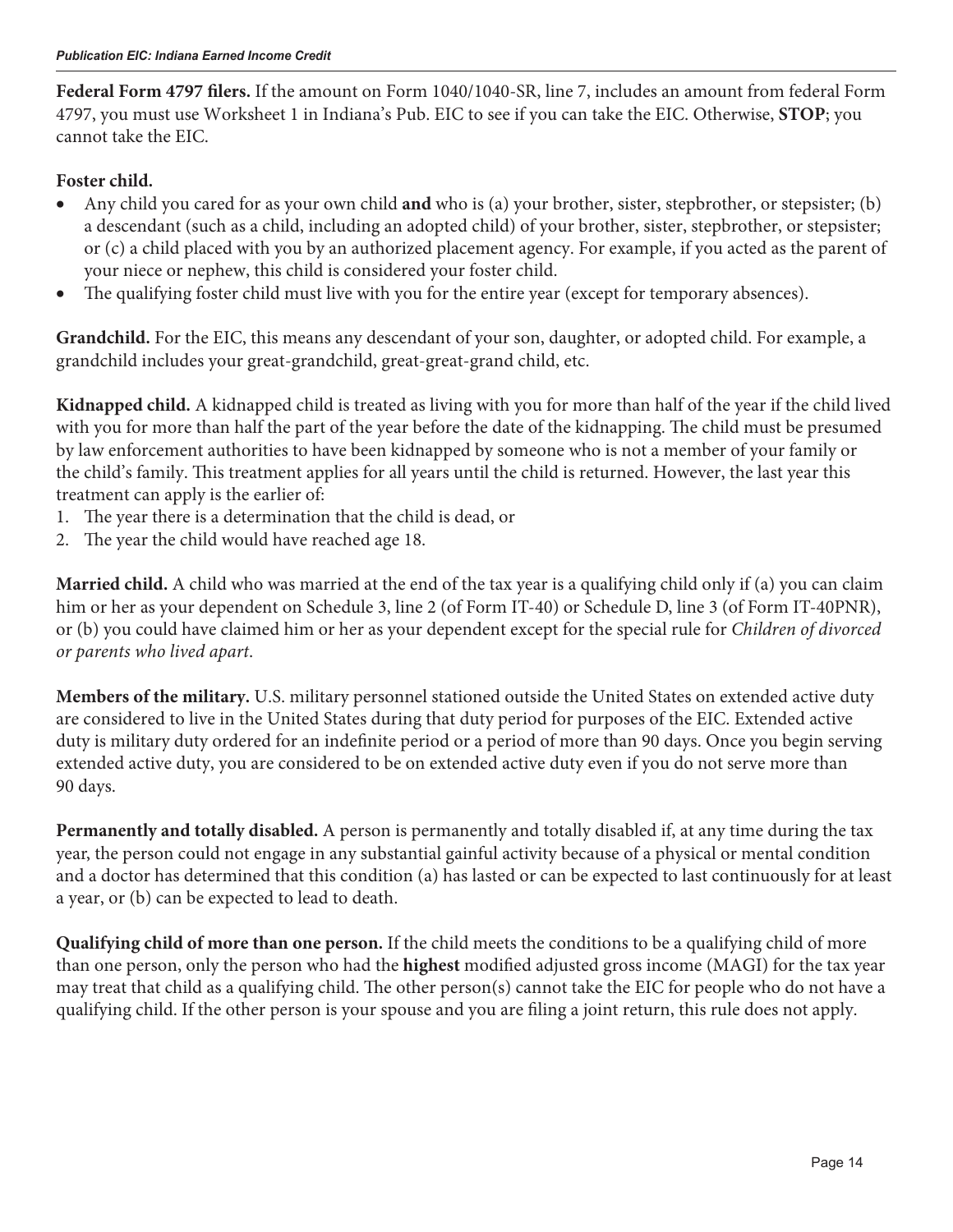If you have the highest MAGI, this child is your qualifying child. The child must have a Social Security number unless the child was born and died during the year. If you do not have the highest MAGI, **STOP**; you cannot take the EIC.

*Example.* You and your 8-year-old daughter moved in with your mother in 2019. You are not a qualifying child of your mother. Your daughter meets the conditions to be a qualifying child for both you and your mother. Your MAGI for the tax year was \$8,000 and your mother's was \$14,000. Because your mother's MAGI was higher, your daughter is your mother's qualifying child for EIC purposes. You **cannot** figure an EIC using your child as a qualifying child, even if your mother does not claim the credit.

**Scholarship or fellowship grants not reported on a Form W-2.** A scholarship or fellowship grant that was not reported to you on a Form W-2 is not considered earned income for the earned income credit.

**School defined.** A school can be an elementary school, junior or senior high school, college, university, or technical, trade, or mechanical school. However, on-the-job training courses, correspondence schools, and schools offering courses only through the Internet do not count as schools for the EIC.

**Social Security Number.** Your child must have a valid Social Security number (SSN) unless the child was born and died during the year. If your dependent child was born and died during the year and you do not have an SSN for the child, you will be able to claim the child for purposes of claiming Indiana's earned income credit as long as all the other requirements have been met. For more information, see the instructions on Schedule IN-EIC.

**Student defined.** A student is a child who, during any five months of the tax year was enrolled as a full-time student at a school that has a regular teaching staff, course of study, and regular student body at the school, or took a full-time, on-farm training course given by a school or a state, county, or local government agency. A school does not include a technical, trade or mechanical school. It does not include an on-the-job training course, correspondence school, or school offering courses only through the Internet. A full-time student is a student who is enrolled for the number of hours or courses the school considers to be full-time attendance.

**Temporary absences.** Count time that you or your child is away from home on a temporary absence due to a special circumstance as time the child lived with you. Examples of a special circumstance include illness, school attendance, business, vacation, military service, and detention in a juvenile facility.

**Vocational high school students.** Students who work in co-op jobs in private industry as a part of a school's regular course of classroom and practical training are considered full-time students.